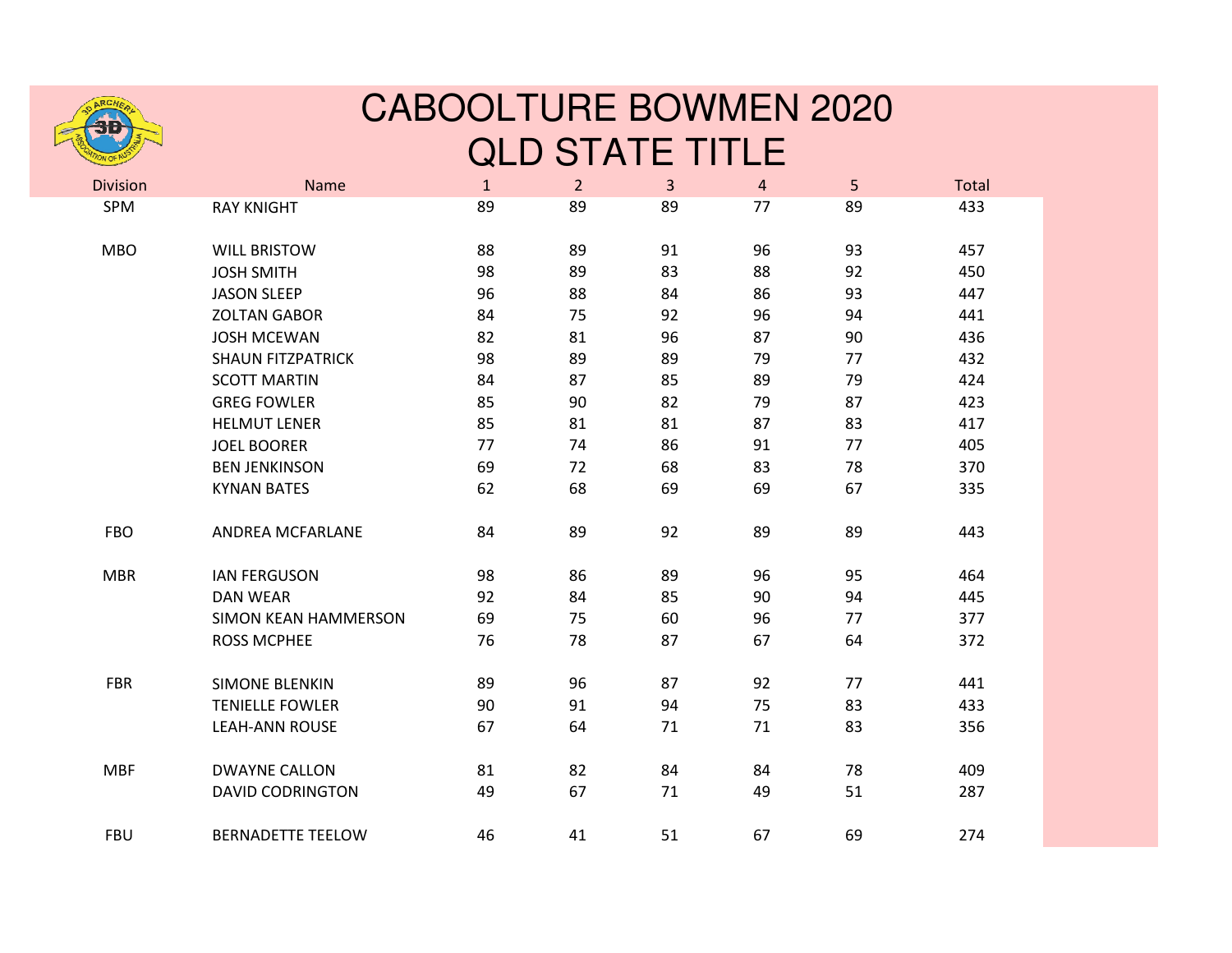| <b>Division</b> | Name                   | $\mathbf{1}$ | $\overline{2}$ |           |             | $\mathbf{3}$     | Total       |
|-----------------|------------------------|--------------|----------------|-----------|-------------|------------------|-------------|
| <b>RU</b>       | RICHARD PETERS         | 85           | 91             | 70        | 74          | 82               | 402         |
|                 | <b>GREG ALLEN</b>      | 52           | 75             | 78        | 83          | 67               | 355         |
|                 | RICHARD VRANESIC       | 58           | 49             | 72        | 72          | 59               | 310         |
|                 |                        |              |                |           |             |                  |             |
| <b>TRAD</b>     | <b>SHANE GERMAIN</b>   | 50           | 63             | 71        | 42          | 57               | 283         |
|                 | <b>TONY GOFF</b>       | 41           | 33             | 15        | 48          | 67               | 204         |
|                 |                        |              |                |           |             |                  |             |
| <b>MSR</b>      | <b>BRIAN MCFARLANE</b> | 96           | 100            | 100       | 92          | 92               | 480         |
|                 | <b>CHRIS SMITH</b>     | 94           | 98             | 98        | 84          | 90               | 464         |
|                 | PHIL HARRISON          | 93           | 83             | 88        | 91          | 84               | 439         |
|                 | <b>DARRYL BULGER</b>   | 86           | 91             | 91        | 84          | 78               | 430         |
|                 | PAUL WALKER            | 84           | 79             | 72        | 74          | 79               | 388         |
|                 | <b>GREG BLOMFIELD</b>  | 84           | 67             | 85        | 64          | 74               | 374         |
|                 | PAWLE VAN OUDTSHOORN   | 71           | 58             | 64        | 76          | 72               | 341         |
|                 | <b>TONY ELLISON</b>    | 86           | 81             | 91        | $\pmb{0}$   | $\boldsymbol{0}$ | 258         |
|                 | RICHARD SMEDLEY        | 0            | 0              | $\pmb{0}$ | $\mathbf 0$ | $\mathbf 0$      | $\mathbf 0$ |
|                 |                        |              |                |           |             |                  |             |
| SMC             | <b>IAN BROWN</b>       | 91           | 96             | 78        | 92          | 88               | 445         |
|                 | RICHARD MEYER          | 41           | 33             | 36        | 55          | 36               | 201         |
|                 | <b>VINCENT CANNING</b> | 39           | 46             | 52        | 0           | $\mathbf 0$      | 137         |
|                 | <b>KERRY BRIDGE</b>    | 41           | 71             | 8         | $\pmb{0}$   | $\mathbf 0$      | 120         |
|                 |                        |              |                |           |             |                  |             |
| AHC             | STEFAN IVANISEVIC      | 96           | 98             | 79        | 85          | 94               | 452         |
|                 | DANNY OOSTENBRINK      | 78           | 94             | 91        | 87          | 96               | 446         |
|                 | <b>JASON REEDMAN</b>   | 87           | 80             | 90        | 95          | 80               | 432         |
|                 | <b>TROY BUSK</b>       | 84           | 77             | 96        | 84          | 86               | 427         |
|                 | <b>STEVEN BARTLEY</b>  | 96           | 87             | 84        | 82          | 76               | 425         |
|                 | <b>ALAN RUTHERFORD</b> | 78           | 88             | 89        | 84          | 83               | 422         |
|                 | <b>WILLIAM WHYTE</b>   | 74           | 88             | 62        | 70          | 75               | 369         |
|                 | <b>KEVIN FRATER</b>    | 58           | 52             | 66        | 67          | 71               | 314         |
|                 |                        |              |                |           |             |                  |             |
| <b>FHC</b>      | <b>TANYA O'BRIEN</b>   | 91           | 96             | 87        | 84          | 92               | 450         |
|                 |                        |              |                |           |             |                  |             |
| YMR15-17        | <b>JETT HARCH</b>      | 84           | 86             | 82        | 73          | 79               | 404         |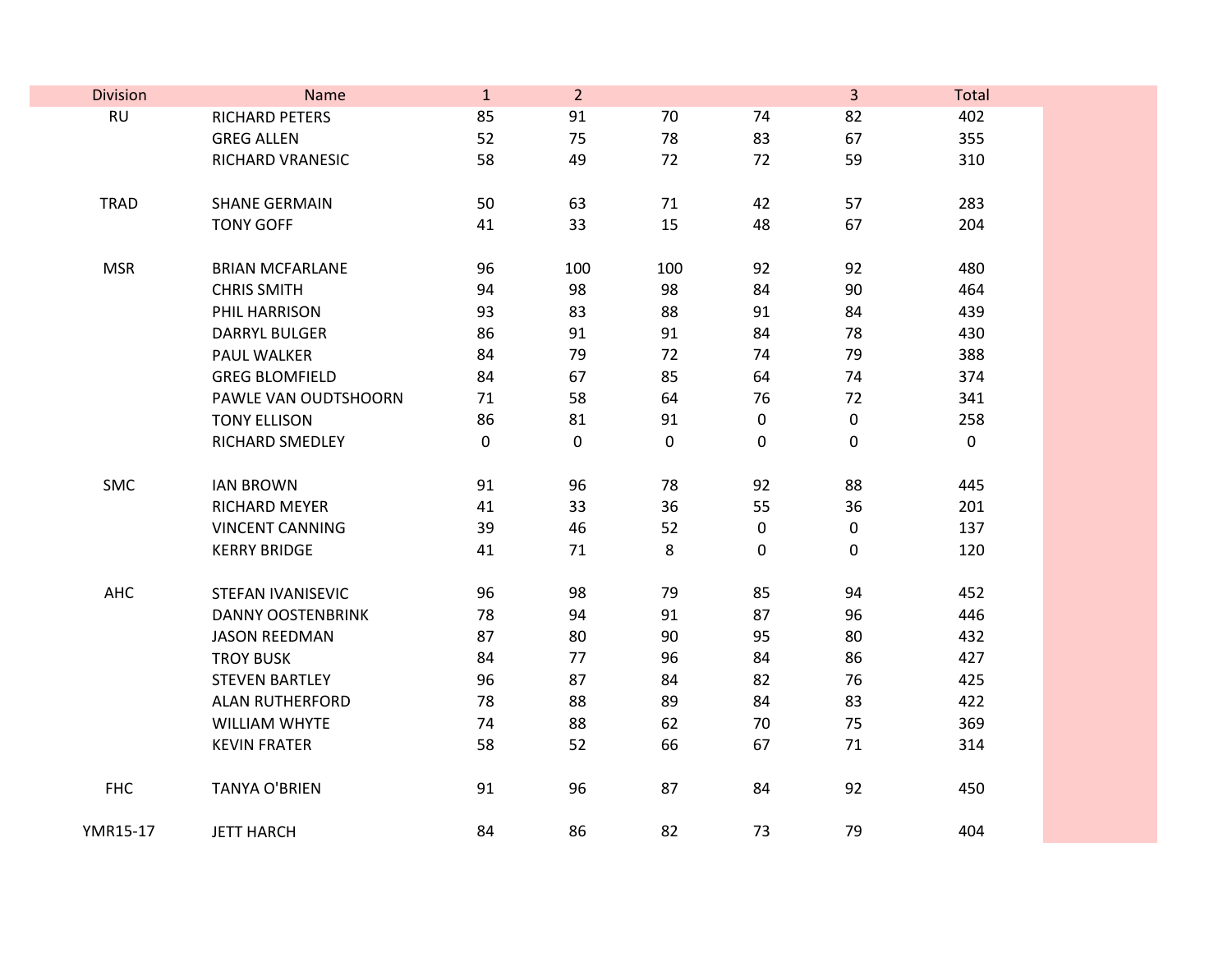| <b>Division</b> | Name                        | $\mathbf{1}$ | $\overline{2}$   |    |           | 3           | Total       |
|-----------------|-----------------------------|--------------|------------------|----|-----------|-------------|-------------|
| YF              | <b>GEORGIA FERGUSON</b>     | 90           | 83               | 90 | 94        | 89          | 446         |
|                 |                             |              |                  |    |           |             |             |
| YU              | <b>KAYCEE GOFF</b>          | 5            | $\boldsymbol{0}$ | 0  | 18        | 18          | 41          |
|                 |                             |              |                  |    |           |             |             |
| <b>CUBA</b>     | SHAYLEN LOWE                | 84           | 96               | 85 | 90        | 100         | 455         |
|                 | <b>KALEB CODRINGTON</b>     | 59           | 81               | 74 | 69        | 94          | 377         |
|                 | <b>JETT FARTHING</b>        | 83           | 53               | 84 | 57        | 62          | 339         |
|                 | <b>JACOB FERGUSON</b>       | 5            | $\pmb{0}$        | 28 | 15        | 10          | 58          |
| <b>CUBU</b>     | <b>ABBIE GOFF</b>           | 23           | 13               | 0  | 15        | 5           | 56          |
|                 |                             |              |                  |    |           |             |             |
| <b>CUBJ</b>     | ZARA FERGUSON               | 10           | 20               | 0  | 46        | 33          | 109         |
|                 | <b>ELIZABETH CODRINGTON</b> | 10           | 10               | 0  | 10        | $\mathbf 0$ | 30          |
|                 |                             |              |                  |    |           |             |             |
| <b>NCC</b>      | <b>ZACH KRONK</b>           | 71           | 84               | 83 | 83        | 76          | 397         |
|                 | <b>DARREN ASKIN</b>         | 86           | 81               | 73 | 77        | 75          | 392         |
|                 | <b>DAREN BOORER</b>         | 79           | 61               | 70 | 61        | 77          | 348         |
|                 | <b>JOHN MERLO</b>           | $\pmb{0}$    | $\mathbf 0$      | 0  | $\pmb{0}$ | $\pmb{0}$   | $\mathbf 0$ |
|                 | <b>CHRIS BEURVILLE</b>      | $\pmb{0}$    | $\mathbf 0$      | 0  | $\pmb{0}$ | $\pmb{0}$   | $\pmb{0}$   |
|                 | <b>ANTHONY PIRROTTA</b>     | $\pmb{0}$    | $\pmb{0}$        | 0  | $\pmb{0}$ | $\pmb{0}$   | $\pmb{0}$   |
| KC              | <b>SAM WEARNE</b>           | 98           | 96               | 91 | 94        | 96          | 475         |
|                 | <b>ROBERT TURNER</b>        | 91           | 98               | 94 | 98        | 93          | 474         |
|                 | <b>JONATHON SEWELL</b>      | 100          | 100              | 91 | 86        | 94          | 471         |
|                 | <b>DUSTYN OLOMAN</b>        | 94           | 96               | 94 | 96        | 88          | 468         |
|                 | SIGFRIED SORGER             | 96           | 94               | 86 | 98        | 92          | 466         |
|                 | <b>ANTHONY DE ROUW</b>      | 96           | 94               | 92 | 91        | 91          | 464         |
|                 | <b>JUSTIN OLEXIENKO</b>     | 87           | 89               | 91 | 96        | 100         | 463         |
|                 | <b>NEAL THACKERAY</b>       | 89           | 91               | 89 | 96        | 94          | 459         |
|                 | <b>ELIZABETH RANDLE</b>     | 94           | 92               | 91 | 84        | 94          | 455         |
|                 | <b>JUSTIN HERBOHN</b>       | 89           | 94               | 88 | 92        | 85          | 448         |
|                 | <b>NATE BUTTERFIELD</b>     | 85           | 82               | 83 | 87        | 82          | 419         |
|                 |                             |              |                  |    |           |             |             |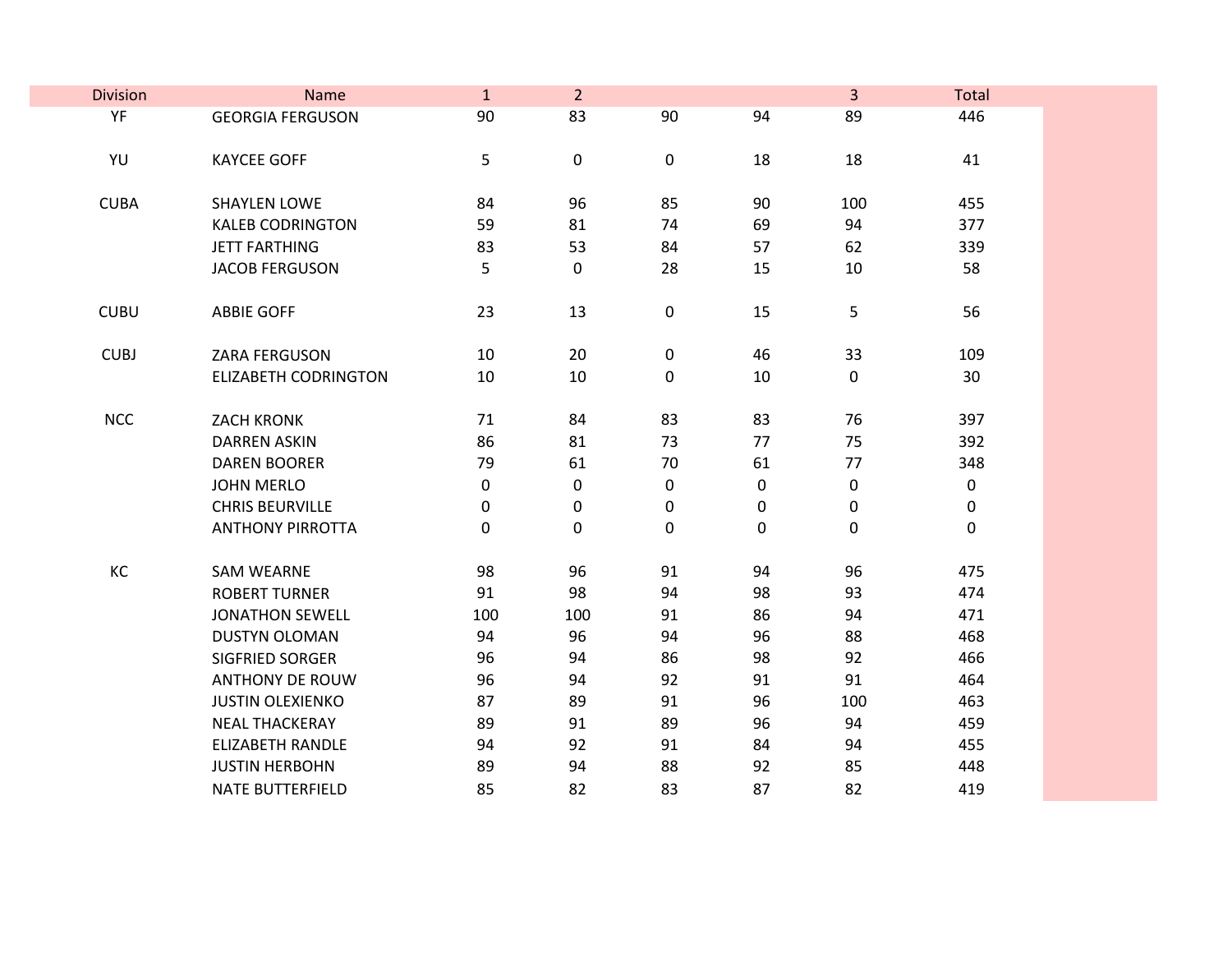| <b>Division</b> | <b>Name</b>            | $\mathbf{1}$ | 2   |    |    | 3           | Total |
|-----------------|------------------------|--------------|-----|----|----|-------------|-------|
| KC Cont.        | <b>JAMES TEMPLAR</b>   | 79           | 85  | 90 | 66 | 94          | 414   |
|                 | LUKAS VAN DIJK         | 67           | 94  | 75 | 84 | 76          | 396   |
|                 | <b>MATT MCDOUGALL</b>  | 98           | 100 | 98 | 0  | $\mathbf 0$ | 296   |
|                 |                        |              |     |    |    |             |       |
| НC              | PETER IDSKES           | 91           | 85  | 93 | 85 | 91          | 445   |
|                 | <b>SCOTT HAYDEN</b>    | 67           | 96  | 80 | 84 | 81          | 408   |
|                 | <b>ANDREW FERGUSON</b> | 56           | 54  | 63 | 69 | 81          | 323   |
|                 | TIM STEVENS            | 61           | 63  | 59 | 62 | 69          | 314   |
|                 | <b>STEVEN VAMPLEW</b>  | 51           | 44  | 59 | 54 | 49          | 257   |
|                 |                        |              |     |    |    |             |       |

## TEAMS, TOP TEN, 100s & RECORDS

| <b>SPONSORED TEAMS</b>    |      | <b>TOP TEN AIDED</b>   |
|---------------------------|------|------------------------|
| Venom Archery             | 893  | <b>Brian McFarlane</b> |
|                           |      | Chris Smith - WINNER   |
| <b>CLUB TEAMS</b>         |      | Tanya O'Brien          |
| <b>Caboolture Archers</b> | 1334 | Stefan Ivanisevic      |
| Ipswich Field Archery     | 1324 | lan Ferguson           |
| North Albert SSR          | 1248 | Josh Smith             |
| North Albert BBR          | 1049 | <b>Will Bristow</b>    |
|                           |      | .                      |

## 100s

Matt McDougallJustin OlexienkoShaylen Lowe

## 200s

Brian McFarlaneJonathon Sewell

| <b>EAMS</b> |      | <b>TOP TEN AIDED</b>   |     | <b>TOP TEN UNAIDED</b>         |     |
|-------------|------|------------------------|-----|--------------------------------|-----|
| ΛY.         | 893  | <b>Brian McFarlane</b> | 296 | <b>Richard Peters - WINNER</b> | 246 |
|             |      | Chris Smith - WINNER   | 290 | Greg Allen                     | 205 |
|             |      | Tanya O'Brien          | 274 | Shane Germain                  | 184 |
| chers       | 1334 | Stefan Ivanisevic      | 273 | <b>Richard Vranesic</b>        | 179 |
| Archery     | 1324 | lan Ferguson           | 273 | <b>Bernadette Teelow</b>       | 138 |
| SR          | 1248 | Josh Smith             | 270 | Tony Goff                      | 89  |
| 3BR         | 1049 | Will Bristow           | 268 |                                |     |
|             |      | Jason Sleep            | 268 |                                |     |
|             |      | lan Brown              | 265 |                                |     |
| all         |      | Danny Oostenbrink      | 263 |                                |     |
|             |      |                        |     |                                |     |

| e  | <b>RECORDS:</b>        |     |                                     |
|----|------------------------|-----|-------------------------------------|
|    | Matt McDougall         | 296 | KC - Highest Saturday Score         |
| 0s | <b>Brian McFarlane</b> | 296 | <b>MSR</b> - Highest Saturday Score |

| P TEN AIDED   |     | <b>TOP TEN UNAIDED</b>         |     |
|---------------|-----|--------------------------------|-----|
| ane           | 296 | <b>Richard Peters - WINNER</b> | 246 |
| <b>WINNER</b> | 290 | Greg Allen                     | 205 |
| n             | 274 | <b>Shane Germain</b>           | 184 |
| evic          | 273 | <b>Richard Vranesic</b>        | 179 |
|               | 273 | <b>Bernadette Teelow</b>       | 138 |
|               | 270 | Tony Goff                      | 89  |
|               |     |                                |     |